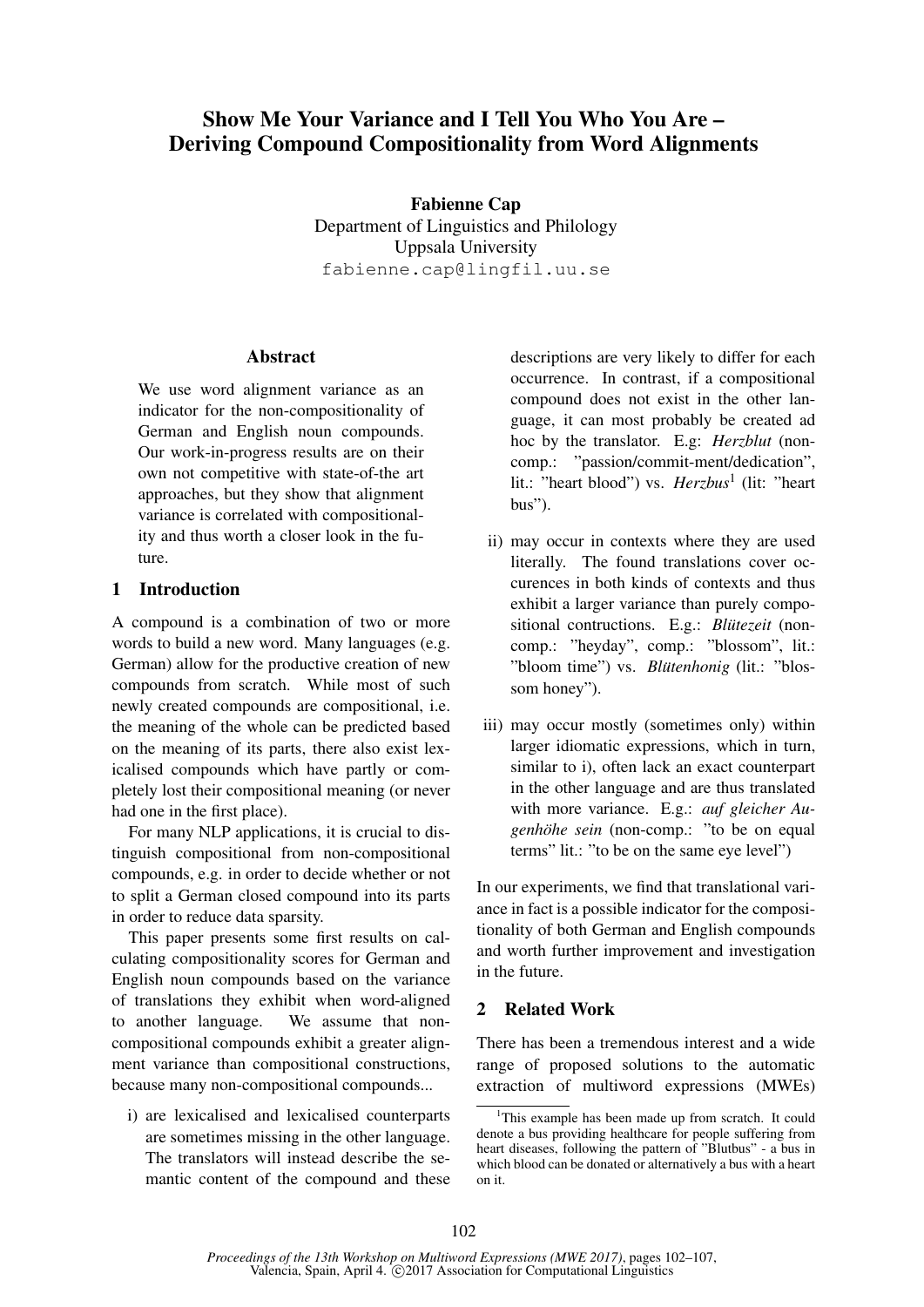and/or the prediction of their semantic noncompositionality, which is one of their most prominent features. We restrict our review to a selection of word-alignment or translation-based approaches.

Villada Moirón and Tiedemann (2006) used word alignments to predict the idiomaticity of Dutch MWEs (preposition+NP). They calculated the variance of the alignments for each component word, and we follow their approach in the present work. Moreover, they compared the alignments of the words when occurring within an MWE vs. when occurring independently. Medeiros de Caseli et al. (2010) used alignment assymetries to identify MWEs of Brazilian Portuguese.

More recently, Salehi and Cook (2013) used string similarity to compare the translations of English MWEs with the translations of their parts. Translations were obtained lexicon-based. Salehi et al. (2014) use distributional similarity measures to identify MWE candidates in the source language. In order to determine the compositionality of the constructions they then translate the components (using a lexicon) and calculate distributional similarity for their translations. This approach was evaluated for English and German MWEs.

# 3 Methodology

### 3.1 Compound Splitting

In German, noun compounds are written as one word without spaces, e.g. *Schriftgröße* ("font size"). In order to access the word alignments of its component parts (*Schrift* ("font") and *Größe* ("size")) they have to be split prior to the word alignment process. We do so using a rule-based morphological analyser for German (Schmid et al., 2004) whose analyses are disambiguated using corpus heuristics in a two-step approach (Fritzinger and Fraser, 2010). In order to improve word alignment accurracy between German and English, we lemmatise all German nouns using the same rule-based morphological analyser.

For our experiments on English noun compounds, no preprocessing on the English data is performed.

#### 3.2 Measuring Translational Variance

German We run word alignment on the English and the modified German parallel corpus. After the alignment, we mark the German compounds which have previously been split in the

| (a) Schriftgröße (102 occurrences, TE: 1.451) |  |  |  |
|-----------------------------------------------|--|--|--|
|-----------------------------------------------|--|--|--|

|         |                                              | (a) Schrifterobe (102 occurrences, TE: 1.451)                      |  |  |  |
|---------|----------------------------------------------|--------------------------------------------------------------------|--|--|--|
| Word    |                                              | <b>Alignments</b>                                                  |  |  |  |
|         |                                              | font $(65)$ , text $(7)$ , fonts $(3)$ , size $(3)$ , type $(2)$ , |  |  |  |
| Schrift |                                              | character $(2)$ , sizes $(2)$ , font text $(1)$ , record $(1)$     |  |  |  |
|         |                                              | $\dots$ 16 more singletons )                                       |  |  |  |
| Größe   |                                              | size $(74)$ , sizes $(13)$ , relative size $(1)$ ,                 |  |  |  |
|         |                                              | $\dots$ 14 more singletons )                                       |  |  |  |
|         | (b) Schriftzug $(89$ occurrences, TE: 3.827) |                                                                    |  |  |  |
| Word    |                                              |                                                                    |  |  |  |
|         |                                              | <b>Alignments</b>                                                  |  |  |  |
|         |                                              | lettering $(10)$ , logo $(6)$ , label $(5)$ , logotype $(4)$ ,     |  |  |  |
|         |                                              | text $(3)$ , writing $(3)$ , texts $(3)$ , inscription $(2)$ ,     |  |  |  |
| Schrift |                                              | sticker $(2)$ , etched $(2)$ , word $(1)$ , imprints $(1)$ ,       |  |  |  |
|         |                                              | $( 47$ more singletons )                                           |  |  |  |
|         |                                              | lettering $(10)$ , label $(5)$ , logo $(5)$ , logotype $(4)$ ,     |  |  |  |
|         |                                              | of $(4)$ , inscription $(3)$ , sticker $(2)$ , letters $(2)$ ,     |  |  |  |
| Zug     |                                              | writings $(1)$ , nameplate $(1)$ , handwriting $(1)$ ,             |  |  |  |

Table 1: Local alignments for the compositional *Schrifgröße* ("font size") and the noncompositional *Schriftzug* ("lettering").

German section of the parallel corpus, e.g. *Schrift*  $→$  *Schrift MOD*, *Größe*  $→$  *Größe HEAD*. Then, alignments for all occurrences of e.g. *Schrift* ("font") are collected in which *Schrift* occurs in the modifier position of the word *Schriftgröße* ("font size"). The same procedure applies to all occurrences of the head *Große ¨* ("size"). Table 1 (a) illustrates to which words *Schrift* and  $Gr\ddot{o} \beta e$ have been aligned to, we call these alignments local alignments.

From these local alignments we then calculate the *translational entropy* (TE) scores as described in (Villada Moirón and Tiedemann, 2006). Details are given in Equation (1), where  $T_s$  is the compound with its two parts,  $P(t|s)$  is the proportion of alignment  $t$  among all alignments of the word  $s$ in the context of the given compound.

$$
H(T_s|s) = -\sum_{t \in T_s} P(t|s) \log P(t|s) \qquad (1)
$$

High translational variance results in high TE scores. Recall from our hypothesis that the higher the translational variance, the more likely the present compound is non-compositional. We thus rank all compounds in descending order of their TE score. The example given in Table 1 illustrates the greater variance of local alignments for the non-compositional compound *Schriftzug* ("lettering") as opposed to the compositional compound *Schriftgröße*. It can be seen that there are dominant alignments for both parts of *Schriftgröße*, namely *Schrift*  $\rightarrow$  font (65 times) and *Größe*  $\rightarrow$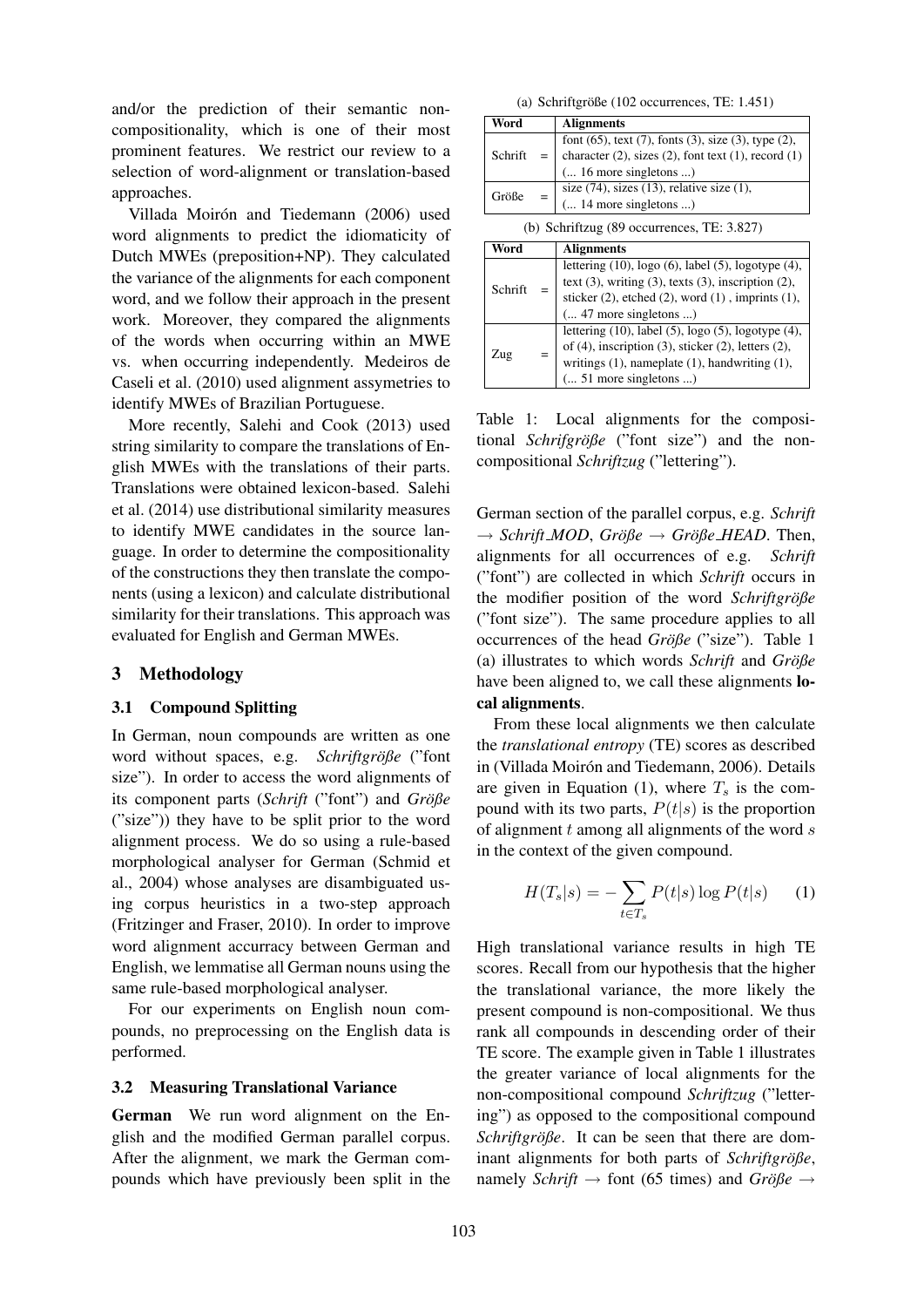size (74) times. In total the modifier is aligned to 25 different words and the head to 17 different words. Comparing these numbers to the noncompositional example *Schriftzug*, we find that the most frequent alignments are less dominant and there is an overall higher variance. The modifier *Schrift* (lit. "writing, font") is aligned to 59 different words, most of which occurred only once and the head *Zug* (lit. "characteristic") is aligned to 62 different words. This results in a TE score of 1.451 for *Schriftgröße* and a score of 3.827 for *Schriftzug*.

English For our experiments on English noun compounds, we apply the same procedure as described above for German. We use exactly the same word alignment file: the English section is left in its original shape, but German compounds are split and lemmatised for better word alignment quality. After alignment we mark English compounds. In the German experiment we split the compounds and thus knew where they occurred, but for English we do not have information about the presence of compounds. We thus rely on our evaluation data set consisting of English compounds and mark only those compounds in the English section of the parallel text which have occurred there. The remaining steps are the same as for German.

# 4 Experimental Settings

# 4.1 Data

Word Alignment We perform statistical word alignment using MGIZA++ (Gao and Vogel, 2008) based on parallel data provided for the annual shared tasks on machine translation<sup>2</sup>. The parallel corpus for German-English is mainly composed of Europarl and web-crawled texts, but also contains some translated newspaper texts. In total it consists of ca. 4.5 million sentences.

German Evaluation We evaluate our compositionality ranking of German noun-noun compounds against two available gold standard annotations, which are both part of the Ghost-NN dataset (Schulte im Walde et al., 2016b). The first one (VDHB) consists of 244 noun-noun compounds, originally annotated by von der Heide and Borgwaldt (2009) for both modifier and head compositionality on a 7-point scale (with 1 being

opaque and 7 being compositional). It has been enriched by Schulte im Walde et al. (2016b) with more annotations (in part using Amazon's Mechanical Turk) in order to produce more and thus more reliable ratings. The second one (GHOST-NN) is the full Ghost-NN dataset consisting of 868 German noun-noun compounds annotated in the same manner as VDHB. Note that GHOST-NN includes VDHB.

English Evaluation For English, we base our evaluation on a dataset of 1048 English noun-noun compounds (Farahmand et al., 2015), annotated by 4 trained experts for a binary decision on compositionality. In the present study, we rely on these binary annotations and ignore the conventionalisation scores that come with the dataset.

# 4.2 Parameters

Frequency Ranges Due to the fact that we base our scores on statistical word alignment, we exclude all compounds that have occurred less than 5 times in the parallel corpus from our ranking. As word alignment becomes more reliable with more occurrences, we investigate 5 different frequency spans throughout all experiments with minimal occurrences of 5, 10, 25, 50 and 100 times.

Compositionality Ranges This parameter applies only to the English experiments, where 4 annotators assigned a binary compositionaly scores to the evaluation data set. We investigate two different compositionality ranges  $\geq$  50% (at least two of the 4 annotators assigned non-compositional to the compound) and  $\geq 75\%$ , respectively.

Translational Entropy Scores We use up to three translational entropy scores: one based on the local alignments of the modifier (*mod.te*), one based on the alignments of the head (*head.te*) and finally, one for both (*te*), which is simply the average of the two.

# 4.3 Evaluation

We evaluate our rankings with respect to the German and English gold standards. Due to their different characteristics, we chose different evaluation metrics for the German and the English ranking, respectively.

German The VDHB and the GHOST data sets are both annotated with a compositionality score ranging from 1 to 7. As a consequence, the values

<sup>2</sup> http://www.statmt.org/wmt15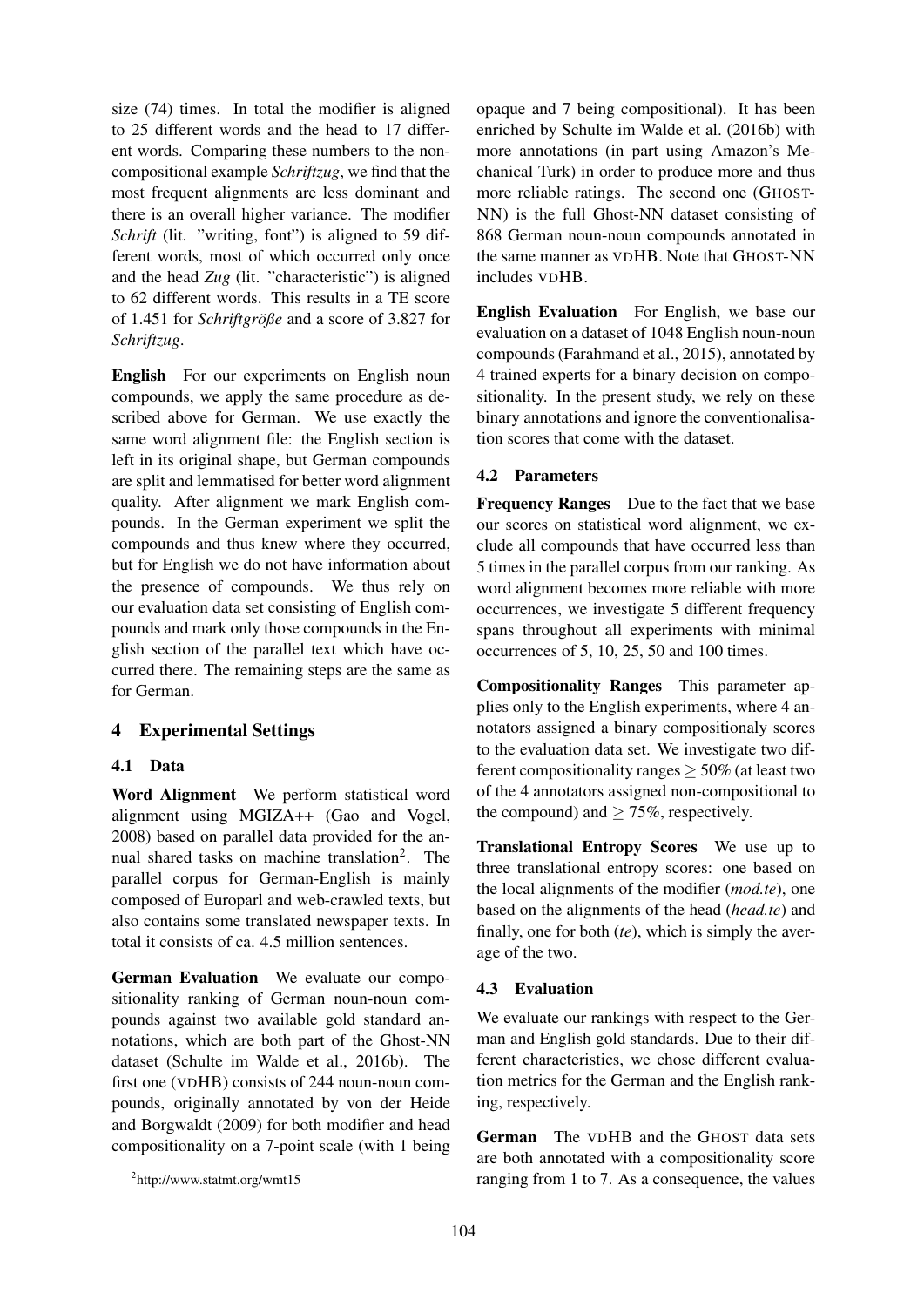| <b>GHOST</b> | minimal frequency |           |           |           |           |  |
|--------------|-------------------|-----------|-----------|-----------|-----------|--|
|              | 5                 | 10        | 25        | 50        | 100       |  |
| #compounds   | 640               | 504       | 343       | 209       | 116       |  |
| mod.freq     | $-0.0200$         | $-0.0453$ | $-0.0209$ | $-0.0572$ | $-0.0447$ |  |
| mod.lmi      | $-0.0233$         | $-0.414$  | $-0.0213$ | $-0.0462$ | 0.0358    |  |
| mod.te       | 0.1010            | 0.1355    | 0.1509    | 0.1407    | 0.1534    |  |
| head.freq    | 0.0200            | 0.0198    | $-0.0697$ | $-0.0290$ | $-0.0227$ |  |
| head.lmi     | $-0.0094$         | $-0.0088$ | $-0.0565$ | $-0.0127$ | 0.0249    |  |
| head.te      | 0.1602            | 0.1885    | 0.2213    | 0.2620    | 0.1845    |  |

Table 2:  $\rho$ -value results for the GHOST dataset.

of these data sets present a continuum of compositionality scores. This is in line with how our lists are ranked according to the TE scores. Following previous works (e.g. Schulte im Walde et al. (2016a)), we use the Spearman Rank-Order Correlation Coefficient  $\rho$  (Siegel and Castellan, 1988) to evaluate how well our ranking is correlated with the ranking of the gold annotations.

English Due to the binary nature of the English data set we use, there are only 5 possible compositionality values (0, 0.25, 0.5, 0.75 and 1.0) and thus only 5 possible ranking positions. We thus use the uniterpolated average precision (*uap*, Manning and Schütze  $(1999)$  to indicate the quality of the ranking.

### 5 Results

### 5.1 German

GHOST data set The results for the GHOST data set are given in Table 2. We compare the rank correlations of our rankings for modifiers (*mod.te*) and heads (*head.te*) to two simple baselines: *(mod*|*head).freq* = ranked in decreasing frequency of the compound and *(mod*|*head).lmi* = ranked in decreasing local mutual information (LMI) score (Evert, 2005). Not all compounds of the GHOST data set occurred in all frequency ranges. We thus give the number of compounds for each range in Table 2. The baselines perform poorly and rarely achieve positive  $\rho$ -values. The TE rankings improve with the frequencies of the compounds. An optimal value seems to be located between 25 and 50. For the highest frequency range of 100 we get mixed results. It can be seen that the correlations are higher overall when the lists have been ranked according to the TE score of their heads.

VDHB data set The results for the VDHB data set are given in Table 3. Again, not all compounds of the original set have occurred in all frequency

| <b>VDHB</b> | minimal frequency |          |           |           |           |  |  |
|-------------|-------------------|----------|-----------|-----------|-----------|--|--|
|             | 5                 | 10       | 25        | 50        | 100       |  |  |
| #compounds  | 143               | 110      | 76        | 43        | 18        |  |  |
| mod.vector  | 0.5839            | 0.5478   | 0.5237    | 0.4713    | 0.2301    |  |  |
| mod.te      | $-0.0175$         | $-0.043$ | $-0.0524$ | $-0.0663$ | $-0.0877$ |  |  |
| head.vector | 0.5942            | 0.5871   | 0.5946    | 0.4804    | 0.4634    |  |  |
| head.te     | 0.1268            | 0.1205   | 0.1643    | 0.3392    | 0.4407    |  |  |

Table 3:  $\rho$ -value results for the VDHB data set.

ranges<sup>3</sup>. Only 18 of the 244 compounds occurred  $\geq$ 100 times, which makes the results less conclusive. For this data set, we had access to the ranking of (Schulte im Walde et al., 2016a) and thus compare our results to theirs (*(mod*|*head).vector* in Table 3). Note that the numbers given here differ from those given in (Schulte im Walde et al., 2016a) because they are not calculated on the whole VDHB dataset but only on subsets of it. We can see from the results that the TE rankings most of the time do not even come near the performance of the vector-based ranking. It comes close only for *head.te* and a minimal frequency of 100, which apply only to 18 compounds, thus this result may not be very reliable. However, these results are nevertheless useful for further attempts of using TE scores for compositionality calculations. First, we can see that the head.te values significantly outperforms the mod.te values. This shows that the alignment variance of the compound head is more important when predicting the compounds' compositionality than the alignment variance of its modifier. Second, we see again, that the TE ranking correlation improves with increased minimal frequency constraints of the compounds to be ranked.

#### 5.2 English

Our results for the compositionality ranking of English noun-noun compounds are given in Table 4. Note that not all of the 1042 compounds of the gold standard occurred in all frequency ranges in our corpus. We give the total number of compounds together with the number of noncompositional compounds thereof, depending on the compositionality range in the first two rows of Tables 4(a)+(b). As for the German GHOST data set above, we compare our rankings here to a simple frequency-based ranking (*freq* in Table 4) using the uninterpolated average precision (*uap*). We can see from Table 4 that all TE rank-

 $3\text{We attribute this to the fact that half of the parallel corpus.}$ is based on the Europarl corpus, where words like *Kaffeepad* ("coffee pad") do not occur.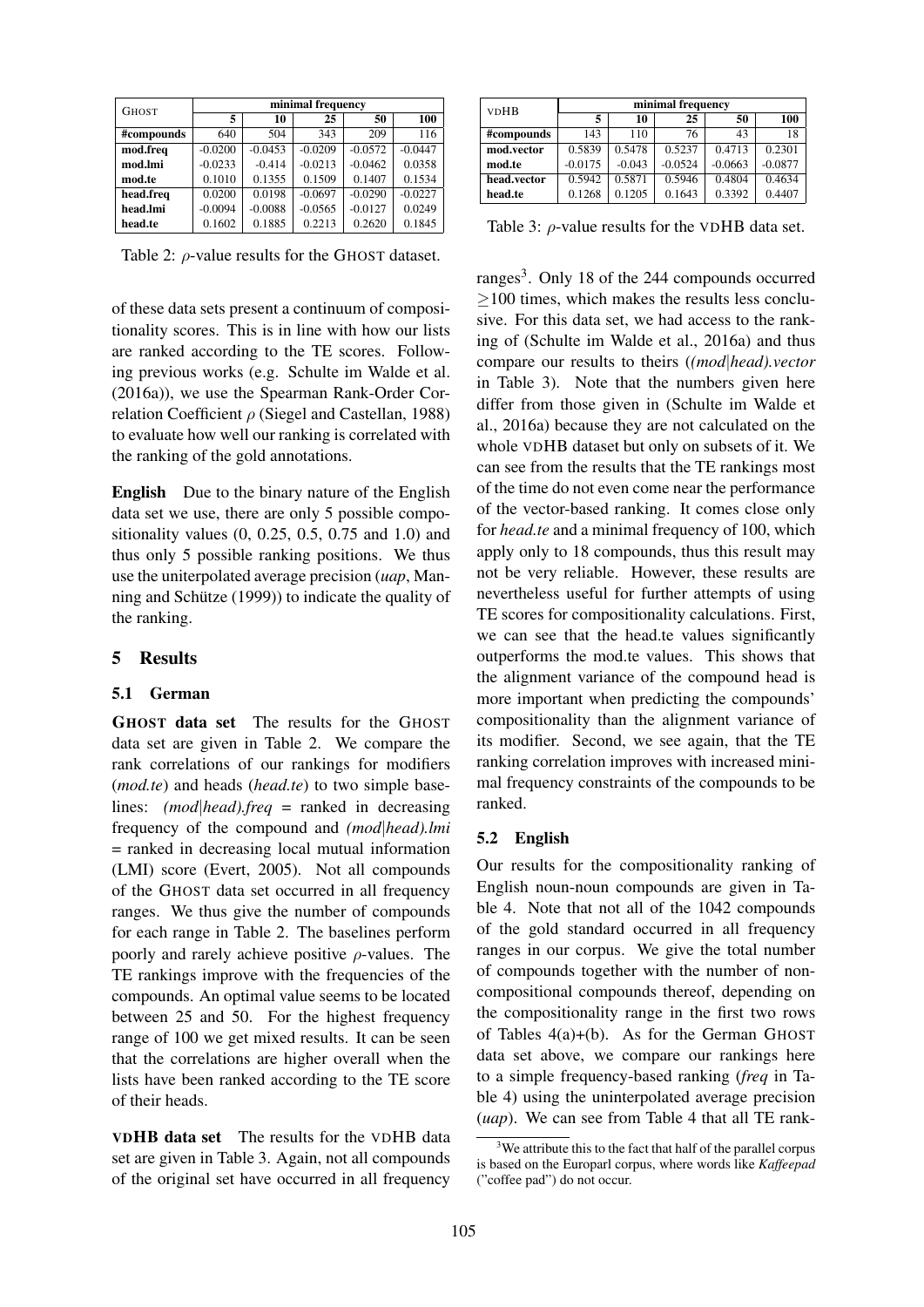|            | minimal frequency |       |       |       |       |
|------------|-------------------|-------|-------|-------|-------|
|            | 5                 | 10    | 25    | 50    | 100   |
| #compounds | 610               | 478   | 332   | 236   | 155   |
| #opaque    | 138               | 116   | 84    | 61    | 35    |
| freq       | 0.259             | 0.264 | 0.272 | 0.277 | 0.302 |
| mod.te     | 0.295             | 0.308 | 0.299 | 0.296 | 0.258 |
| head.te    | 0.279             | 0.291 | 0.293 | 0.297 | 0.262 |
| te         | 0.295             | 0.306 | 0.299 | 0.299 | 0.256 |

(a) Compositionality  $\geq 0.50$ 

(b) Compositionality  $> 0.75$ 

|            | minimal frequency |       |       |       |       |
|------------|-------------------|-------|-------|-------|-------|
|            | 5                 | 10    | 25    | 50    | 100   |
| #compounds | 610               | 478   | 332   | 236   | 155   |
| #opaque    | 91                | 75    | 55    | 41    | 23    |
| freq       | 0.176             | 0.180 | 0.188 | 0.194 | 0.218 |
| mod.te     | 0.216             | 0.225 | 0.228 | 0.234 | 0.192 |
| head.te    | 0.211             | 0.221 | 0.233 | 0.243 | 0.220 |
| te         | 0.220             | 0.229 | 0.233 | 0.240 | 0.198 |

Table 4: Uap scores for the English dataset.

ings outperform the frequency-based baseline for both compositionality ranges and for minimal frequencies up to 50. In the high-frequent range, the frequency-based ranking slightly outperforms our TE ranking, but note that in this range only 35 noncompositional compounds occur in the compositionality  $\geq 50$  range occur (and only 23 for  $\geq 75$ ). The quality of the rankings improves with a higher minimal frequency of up to 50 and the head scores again seem to be more informative for compositionality.

# 6 Conclusion and Future Work

We have shown that translational entropy scores calculated from word alignments show a small correlation with compound compositionality. Our results showed that translational entropy scores are most reliable when calculated for compounds which occurred at least 25 times in the parallel corpus. Moreover, for German, we found that the alignment variance of the compound head is a better indicator for non-compositionality than variance observed for compound modifiers. For English the diffference is less clear and should be subject to further investigation in the future.

The major drawback of this approach is its dependence on parallel resources. We found that many compounds of the gold standards do not (or not sufficiently often) occur in the parallel corpus to produce reliable results. Nevertheless we are convinced that translational entropy scores can be used as an informative feature combined with previous (e.g. vector-based) approaches to compositionality identification.

For the future, we plan to compare and combine the translational entropy scores other scoring metrics based on word alignments. One example is to compare the alignments of the components when they occur in the context of the compound vs. when they occur independently similar to (Villada Moirón and Tiedemann, 2006) and (Salehi and Cook, 2013). Moreover, we will take the symmetry of word alignments into account and add a feature that indicates how many alignments were 1:1 vs. 1:n. Finally, we want to experiment with a wider range of languages on which the alignment is calculated, preferably including more contrastive languages.

### Acknowledgements

This project has been funded by a VINNMER Marie Curie Incoming Grant within VINNOVAs Mobility for Growth programme. Thanks to the anonymous reviewers for their constructive comments and to Schulte im Walde et al. (2016a) for sharing their results to enable a direct comparison.

### References

- Stefan Evert. 2005. *The Statistics of Word Cooccurrences: Word Pairs and Collocations*. University of Stuttgart, PhD dissertation.
- Meghdad Farahmand, Aaron Smith, and Joakim Nivre. 2015. A multiword expression dataset: Annotating non-compositionality and conventionalization for english noun compounds. In *MWE-NAACl'15: Proceedings of the 11th Workshop on Multiword Expressions*.
- Fabienne Fritzinger and Alexander Fraser. 2010. How to avoid Burning Ducks: Combining Linguistic Analysis and Corpus Statistics for German Compound Processing. In *ACL'10: Proceedings of the 5th Workshop on Statistical Machine Translation and Metrics MATR of the 48th Annual Meeting of the Association for Computational Linguistics*, pages 224–234.
- Qin Gao and Stephan Vogel. 2008. Parallel Implementations of Word Alignment Tool. In *ACL'08: Proceedings of the Workshop on Software Engineering, Testing, and Quality Assurance for Natural Language Processing of the 46th Annual Meeting of the Association for Computational Linguistics*, pages 49–57. Association for Computational Linguistics.
- Christopher D. Manning and Hinrich Schütze. 1999. *Foundations of Statistical Natural Language Processing*. The MIT Press, Cambridge, Massachusetts.